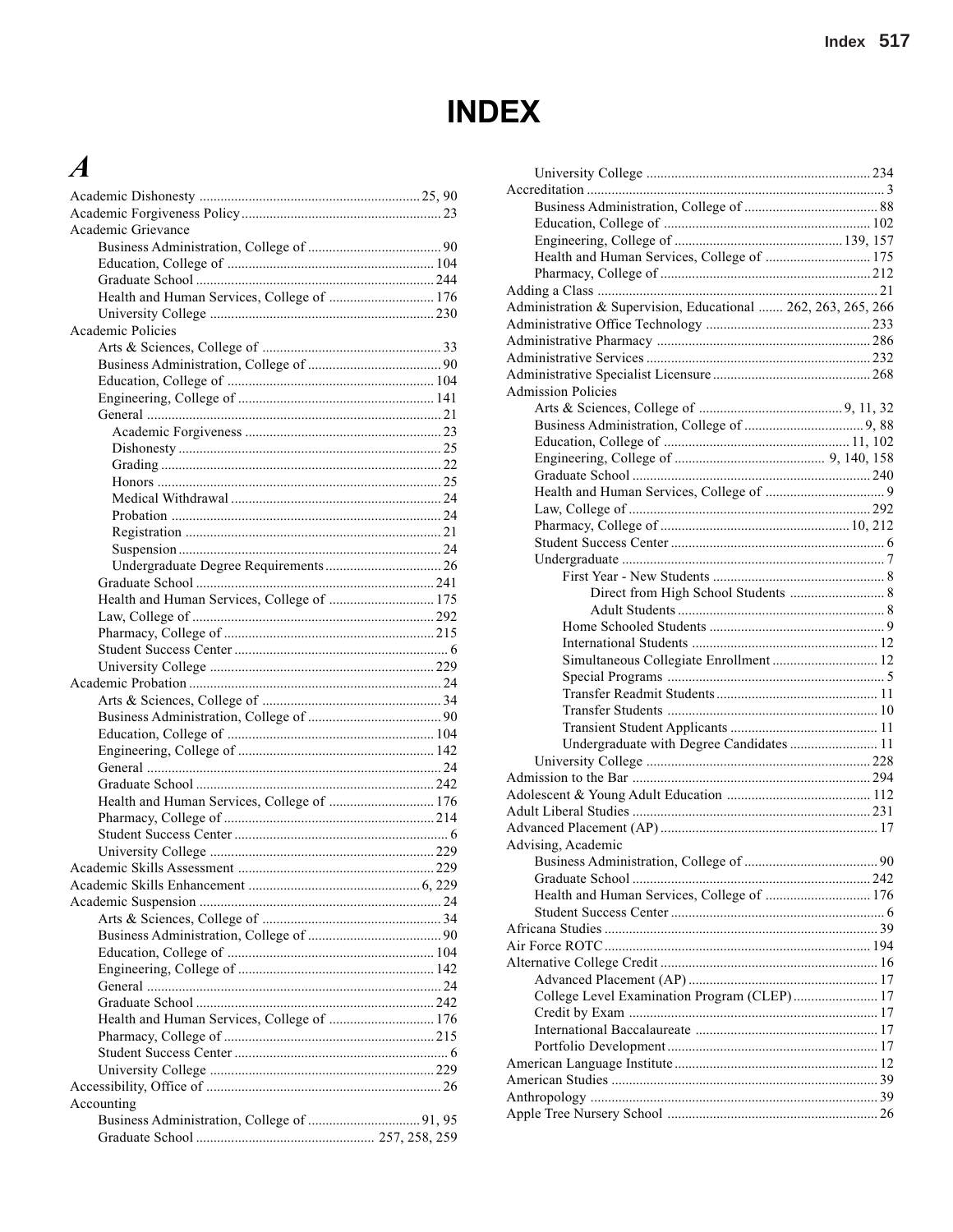| <b>Application Process</b>                            |  |
|-------------------------------------------------------|--|
|                                                       |  |
| Undergraduate                                         |  |
|                                                       |  |
|                                                       |  |
|                                                       |  |
|                                                       |  |
|                                                       |  |
|                                                       |  |
|                                                       |  |
|                                                       |  |
| Undergraduate with Degree Candidates  11              |  |
|                                                       |  |
| Areas of Study                                        |  |
|                                                       |  |
|                                                       |  |
|                                                       |  |
|                                                       |  |
|                                                       |  |
|                                                       |  |
|                                                       |  |
|                                                       |  |
|                                                       |  |
|                                                       |  |
|                                                       |  |
|                                                       |  |
|                                                       |  |
|                                                       |  |
|                                                       |  |
|                                                       |  |
|                                                       |  |
|                                                       |  |
|                                                       |  |
|                                                       |  |
|                                                       |  |
|                                                       |  |
|                                                       |  |
|                                                       |  |
|                                                       |  |
|                                                       |  |
|                                                       |  |
|                                                       |  |
|                                                       |  |
|                                                       |  |
|                                                       |  |
|                                                       |  |
|                                                       |  |
| Earth, Ecological and Environmental Sciences  46, 245 |  |
|                                                       |  |
|                                                       |  |
|                                                       |  |
|                                                       |  |
|                                                       |  |
|                                                       |  |
|                                                       |  |
|                                                       |  |
|                                                       |  |
|                                                       |  |
|                                                       |  |
|                                                       |  |
|                                                       |  |
|                                                       |  |
|                                                       |  |
|                                                       |  |

| Political Science & Public Administration  64, 253 |  |
|----------------------------------------------------|--|
|                                                    |  |
|                                                    |  |
|                                                    |  |
|                                                    |  |
|                                                    |  |
|                                                    |  |
|                                                    |  |
|                                                    |  |
|                                                    |  |
|                                                    |  |
|                                                    |  |
|                                                    |  |
|                                                    |  |
|                                                    |  |
|                                                    |  |
|                                                    |  |
|                                                    |  |
|                                                    |  |
|                                                    |  |
|                                                    |  |
| Attendance Requirements, College of Pharmacy  214  |  |
|                                                    |  |

## $\boldsymbol{B}$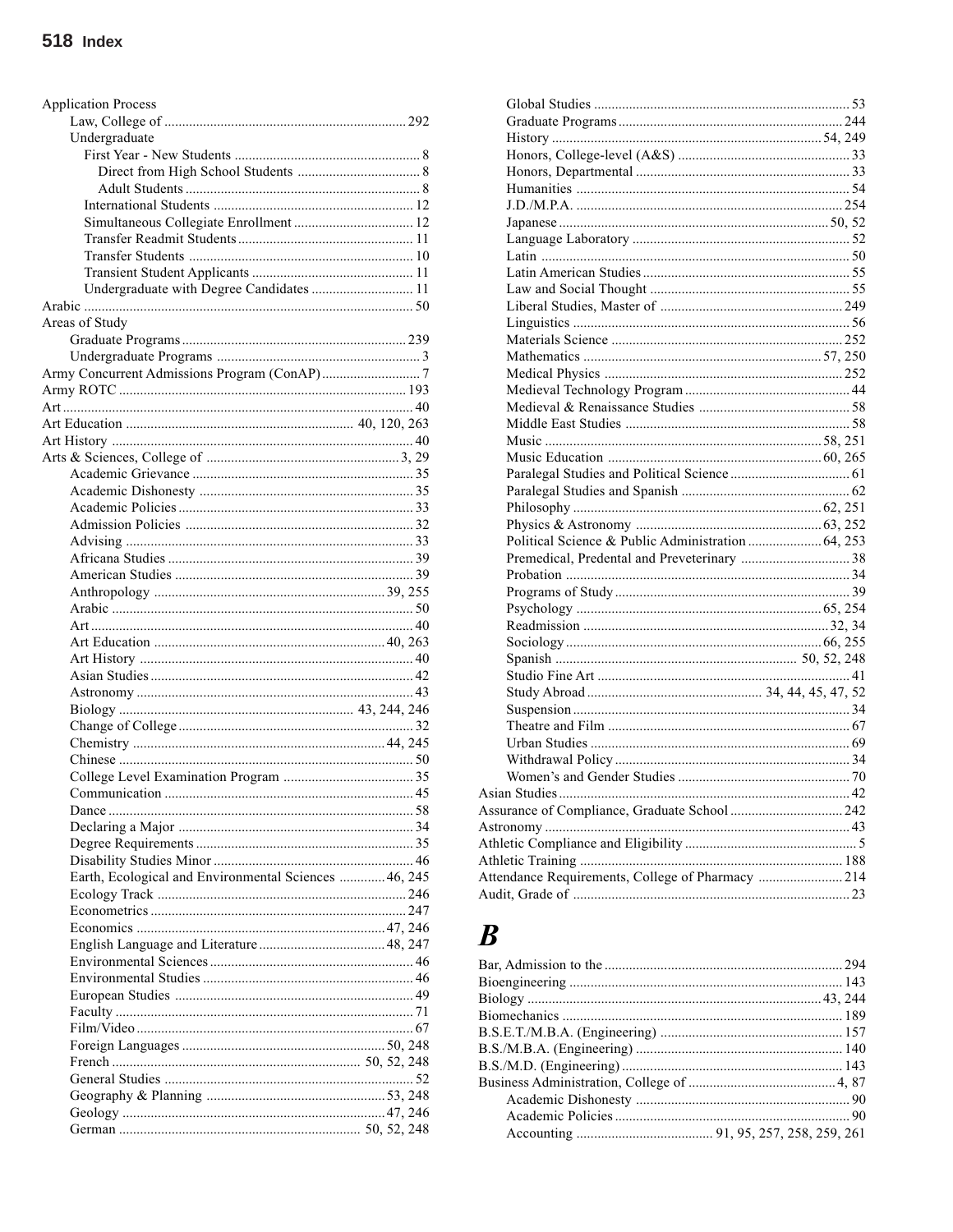| Entrepreneurship, Family & Small Business  92, 95 |  |
|---------------------------------------------------|--|
|                                                   |  |
|                                                   |  |
|                                                   |  |
|                                                   |  |
|                                                   |  |
|                                                   |  |
|                                                   |  |
|                                                   |  |
|                                                   |  |
|                                                   |  |
|                                                   |  |
|                                                   |  |
|                                                   |  |
|                                                   |  |
|                                                   |  |
| Manufacturing Management  257, 258, 279           |  |
| Master of Business Administration  256, 258, 259  |  |
|                                                   |  |
|                                                   |  |
|                                                   |  |
| Organizational Development and Management  94     |  |
|                                                   |  |
|                                                   |  |
|                                                   |  |
|                                                   |  |
|                                                   |  |
|                                                   |  |
|                                                   |  |
|                                                   |  |
|                                                   |  |
|                                                   |  |
|                                                   |  |
|                                                   |  |
|                                                   |  |
|                                                   |  |
|                                                   |  |

## $\boldsymbol{C}$

| College Level Examination Program (CLEP) 17            |
|--------------------------------------------------------|
|                                                        |
|                                                        |
|                                                        |
|                                                        |
|                                                        |
|                                                        |
|                                                        |
|                                                        |
|                                                        |
|                                                        |
| Computer Science and Engineering Technology  159       |
|                                                        |
|                                                        |
|                                                        |
|                                                        |
| Contingent Admission Program, College of Pharmacy  212 |
|                                                        |
|                                                        |
|                                                        |
|                                                        |
|                                                        |
|                                                        |
|                                                        |
|                                                        |
|                                                        |
|                                                        |
|                                                        |
|                                                        |
| College Level Examination Program (CLEP) 17            |
|                                                        |
|                                                        |
|                                                        |
|                                                        |
|                                                        |
|                                                        |
|                                                        |

## $\boldsymbol{D}$

| Defense Activity for Non-Traditional Education                  |  |
|-----------------------------------------------------------------|--|
|                                                                 |  |
| Degree and Special Programs, Division of University College 228 |  |
|                                                                 |  |
| Degree Requirements                                             |  |
|                                                                 |  |
|                                                                 |  |
|                                                                 |  |
|                                                                 |  |
| Health and Human Services, College of  175                      |  |
|                                                                 |  |
|                                                                 |  |
|                                                                 |  |
|                                                                 |  |
|                                                                 |  |
|                                                                 |  |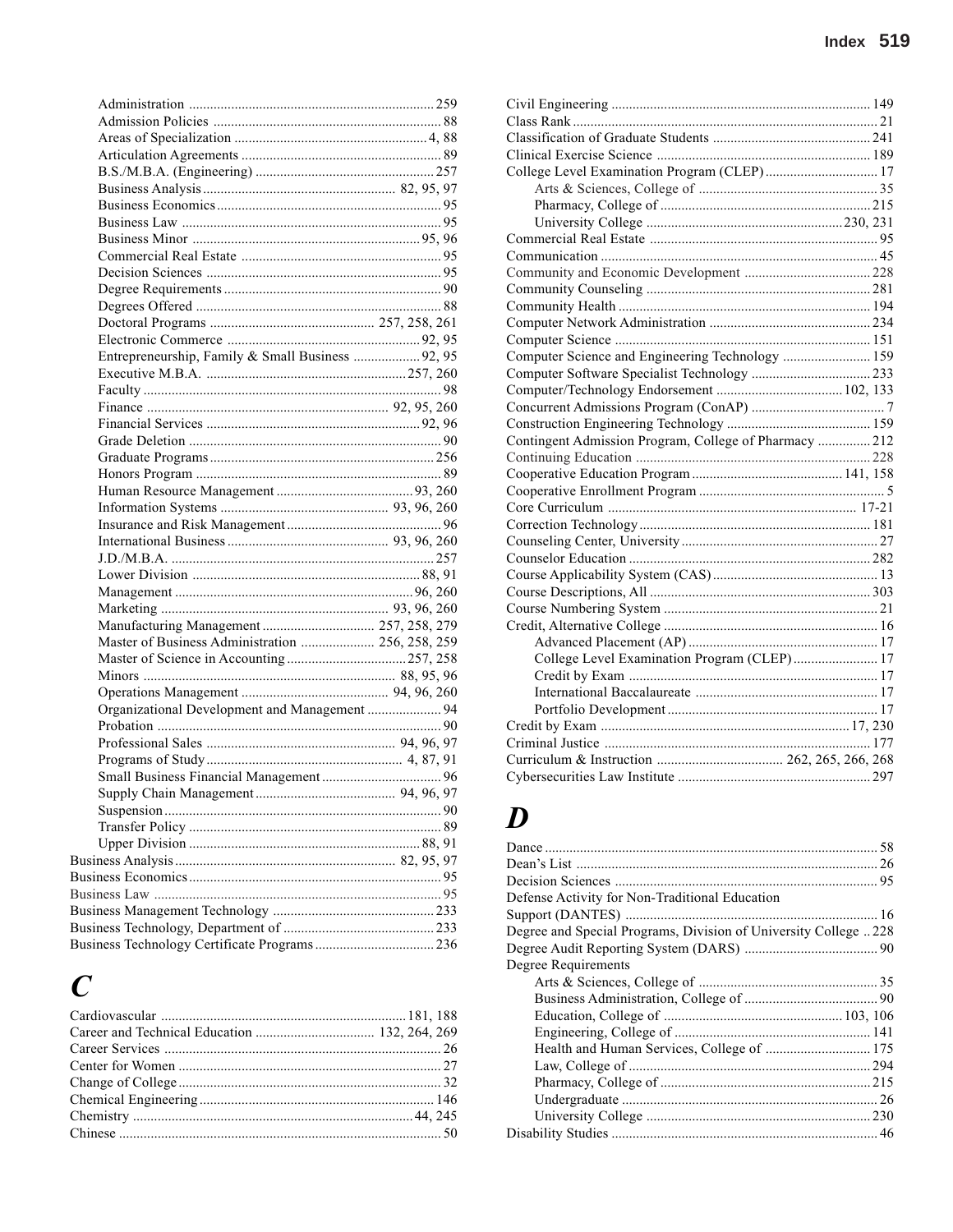| Dismissal                                                   |  |
|-------------------------------------------------------------|--|
|                                                             |  |
|                                                             |  |
|                                                             |  |
|                                                             |  |
|                                                             |  |
| Distributive Requirements, College of Arts and Sciences  37 |  |
|                                                             |  |
|                                                             |  |
|                                                             |  |
|                                                             |  |
|                                                             |  |
|                                                             |  |
|                                                             |  |
|                                                             |  |
|                                                             |  |
|                                                             |  |

## *E*

| Earth, Ecological and Environmental Sciences  46, 245        |  |  |
|--------------------------------------------------------------|--|--|
|                                                              |  |  |
|                                                              |  |  |
|                                                              |  |  |
|                                                              |  |  |
|                                                              |  |  |
|                                                              |  |  |
|                                                              |  |  |
|                                                              |  |  |
| Administration & Supervision, Educational 262, 263, 265, 266 |  |  |
|                                                              |  |  |
|                                                              |  |  |
|                                                              |  |  |
|                                                              |  |  |
| Career and Technical Education  132, 262, 264, 269           |  |  |
| Computer/Technology Endorsement  102, 133                    |  |  |
| Curriculum & Instruction  262, 265, 266, 268                 |  |  |
|                                                              |  |  |
|                                                              |  |  |
|                                                              |  |  |
| Early Childhood Education 102, 106, 262, 266                 |  |  |
|                                                              |  |  |
| Educational Administration & Supervision 262, 263, 265, 266  |  |  |
|                                                              |  |  |
| Educational Research and Measurement262, 266                 |  |  |
|                                                              |  |  |
|                                                              |  |  |
| Educational Theory & Social Foundations  262                 |  |  |
|                                                              |  |  |
|                                                              |  |  |
|                                                              |  |  |
|                                                              |  |  |
|                                                              |  |  |
|                                                              |  |  |
|                                                              |  |  |
|                                                              |  |  |
|                                                              |  |  |
|                                                              |  |  |
|                                                              |  |  |
|                                                              |  |  |
|                                                              |  |  |

| School Counselor and School Psychologist Licensure  269      |  |
|--------------------------------------------------------------|--|
|                                                              |  |
|                                                              |  |
|                                                              |  |
|                                                              |  |
|                                                              |  |
|                                                              |  |
|                                                              |  |
|                                                              |  |
|                                                              |  |
|                                                              |  |
|                                                              |  |
| Educational Administration & Supervision  262, 263, 265, 266 |  |
|                                                              |  |
| Educational Research and Measurement 262, 266                |  |
|                                                              |  |
|                                                              |  |
|                                                              |  |
|                                                              |  |
|                                                              |  |
|                                                              |  |
|                                                              |  |
|                                                              |  |
|                                                              |  |
|                                                              |  |
| Engineering Technology, College of Engineering  157, 159     |  |
|                                                              |  |
|                                                              |  |
|                                                              |  |
|                                                              |  |
|                                                              |  |
|                                                              |  |
|                                                              |  |
|                                                              |  |
|                                                              |  |
|                                                              |  |
|                                                              |  |
|                                                              |  |
|                                                              |  |
|                                                              |  |
| Computer Science Engineering Technology  159                 |  |
|                                                              |  |
|                                                              |  |
|                                                              |  |
|                                                              |  |
|                                                              |  |
|                                                              |  |
|                                                              |  |
|                                                              |  |
|                                                              |  |
|                                                              |  |
|                                                              |  |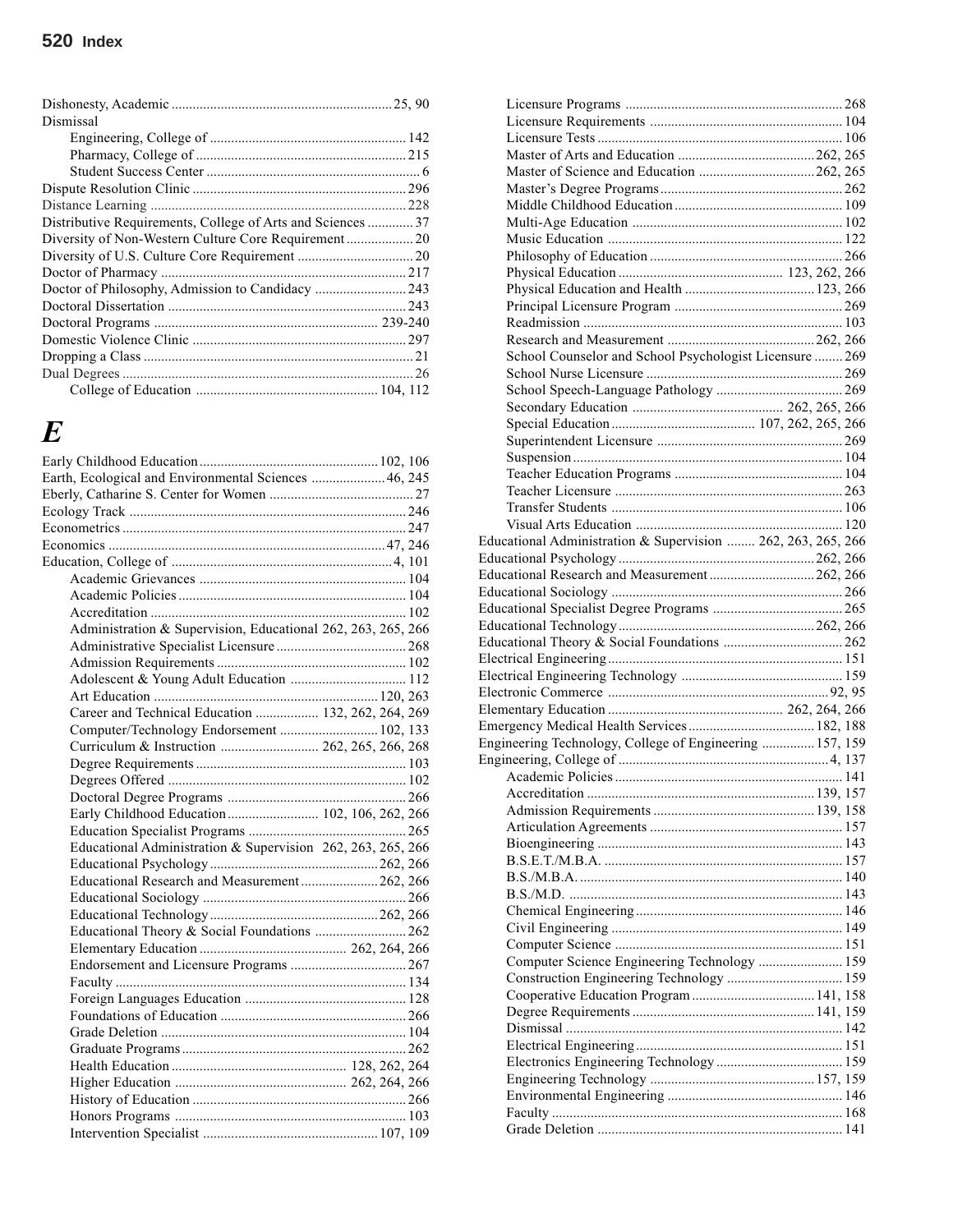| Law, Guaranteed Admission to College of  140, 158   |  |
|-----------------------------------------------------|--|
|                                                     |  |
|                                                     |  |
|                                                     |  |
|                                                     |  |
|                                                     |  |
|                                                     |  |
|                                                     |  |
|                                                     |  |
|                                                     |  |
|                                                     |  |
|                                                     |  |
|                                                     |  |
|                                                     |  |
|                                                     |  |
|                                                     |  |
|                                                     |  |
|                                                     |  |
| Entrepreneurship, Family and Small Business  92, 95 |  |
|                                                     |  |
|                                                     |  |
|                                                     |  |
|                                                     |  |
|                                                     |  |
|                                                     |  |
|                                                     |  |
|                                                     |  |
|                                                     |  |

# $\boldsymbol{F}$

## $\boldsymbol{G}$

| Health and Human Services, College of  176                   |  |
|--------------------------------------------------------------|--|
|                                                              |  |
| Grade of                                                     |  |
|                                                              |  |
|                                                              |  |
|                                                              |  |
|                                                              |  |
|                                                              |  |
|                                                              |  |
|                                                              |  |
|                                                              |  |
|                                                              |  |
|                                                              |  |
|                                                              |  |
|                                                              |  |
|                                                              |  |
|                                                              |  |
|                                                              |  |
|                                                              |  |
| Administration & Supervision, Educational 262, 263, 265, 266 |  |
|                                                              |  |
|                                                              |  |
|                                                              |  |
|                                                              |  |
|                                                              |  |
|                                                              |  |
|                                                              |  |
| Arts and Education  247, 248, 250, 256, 262, 265             |  |
|                                                              |  |
|                                                              |  |
|                                                              |  |
|                                                              |  |
|                                                              |  |
|                                                              |  |
|                                                              |  |
|                                                              |  |
|                                                              |  |
|                                                              |  |
|                                                              |  |
|                                                              |  |
|                                                              |  |
|                                                              |  |
|                                                              |  |
|                                                              |  |
|                                                              |  |
|                                                              |  |
|                                                              |  |
|                                                              |  |
|                                                              |  |
|                                                              |  |
|                                                              |  |
|                                                              |  |
|                                                              |  |
|                                                              |  |
|                                                              |  |
| Earth, Ecological and Environmental Sciences  245            |  |
|                                                              |  |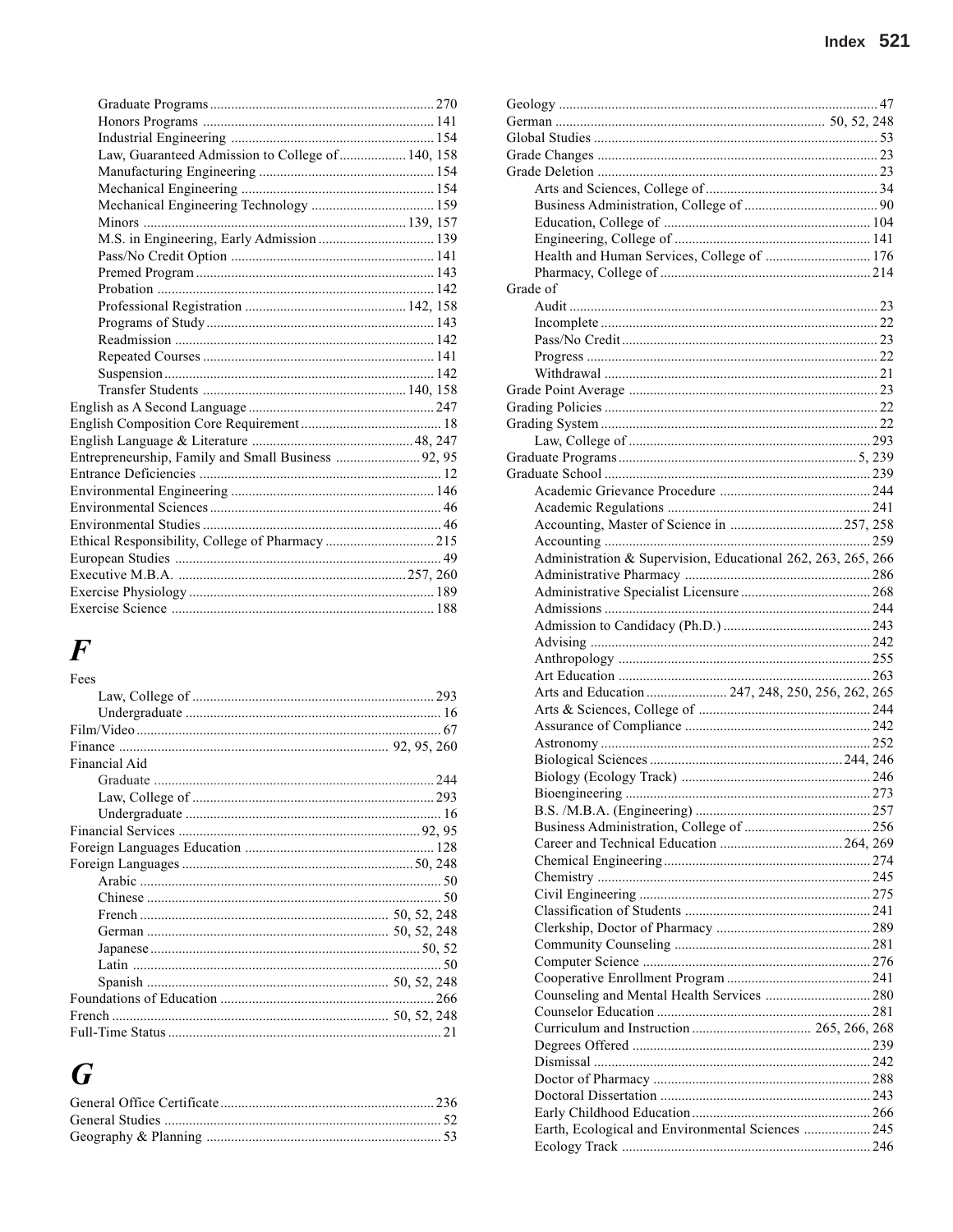| Educational Administration and Supervision262, 263, 265, 266 |  |
|--------------------------------------------------------------|--|
|                                                              |  |
| Educational Research and Measurement 266                     |  |
|                                                              |  |
|                                                              |  |
|                                                              |  |
| Educational Theory and Social Foundations  262               |  |
| Electrical Engineering and Computer Science  276             |  |
| Elementary and Early Childhood Education  264, 266           |  |
|                                                              |  |
|                                                              |  |
|                                                              |  |
|                                                              |  |
|                                                              |  |
|                                                              |  |
|                                                              |  |
|                                                              |  |
|                                                              |  |
|                                                              |  |
|                                                              |  |
|                                                              |  |
|                                                              |  |
|                                                              |  |
|                                                              |  |
|                                                              |  |
|                                                              |  |
| Health Care Policy & Administration Certificate Program  254 |  |
|                                                              |  |
| Health and Human Services, College of  280                   |  |
|                                                              |  |
|                                                              |  |
|                                                              |  |
| Health Education with School Nurse Certification  284        |  |
|                                                              |  |
|                                                              |  |
|                                                              |  |
|                                                              |  |
|                                                              |  |
|                                                              |  |
|                                                              |  |
|                                                              |  |
|                                                              |  |
|                                                              |  |
|                                                              |  |
|                                                              |  |
|                                                              |  |
|                                                              |  |
|                                                              |  |
|                                                              |  |
|                                                              |  |
| Manufacturing Management  257, 258, 279                      |  |
|                                                              |  |
| Master of Arts and Education  247, 248, 250, 256, 262, 265   |  |
| Master of Business Administration  256, 258, 259             |  |
|                                                              |  |
|                                                              |  |
|                                                              |  |
|                                                              |  |
| Master of Science and Education 244, 245, 246, 250, 262, 265 |  |
|                                                              |  |
| Master of Science in Engineering, Early Admission  271       |  |

| Mechanical, Industrial & Mfgr. Engineering  277              |  |
|--------------------------------------------------------------|--|
|                                                              |  |
|                                                              |  |
|                                                              |  |
|                                                              |  |
| Municipal Administration Certificate Program  254            |  |
|                                                              |  |
|                                                              |  |
|                                                              |  |
|                                                              |  |
|                                                              |  |
|                                                              |  |
|                                                              |  |
|                                                              |  |
|                                                              |  |
|                                                              |  |
|                                                              |  |
| Political Science & Public Administration  253               |  |
|                                                              |  |
|                                                              |  |
|                                                              |  |
|                                                              |  |
| Public Health and Rehabilitative Services  283               |  |
|                                                              |  |
|                                                              |  |
|                                                              |  |
|                                                              |  |
|                                                              |  |
| Residence Requirements for the Ph.D. and Ed.D. Degrees . 243 |  |
|                                                              |  |
|                                                              |  |
| School Counselor and School Psychologist Licensure  269      |  |
|                                                              |  |
|                                                              |  |
| Science and Education  244, 245, 246, 250, 262, 265          |  |
|                                                              |  |
|                                                              |  |
|                                                              |  |
|                                                              |  |
|                                                              |  |
|                                                              |  |
|                                                              |  |
|                                                              |  |
|                                                              |  |
|                                                              |  |
|                                                              |  |
|                                                              |  |
| <b>Graduation Requirements</b>                               |  |
|                                                              |  |
|                                                              |  |
|                                                              |  |
|                                                              |  |
| Health and Human Services, College of  280                   |  |
|                                                              |  |
|                                                              |  |
|                                                              |  |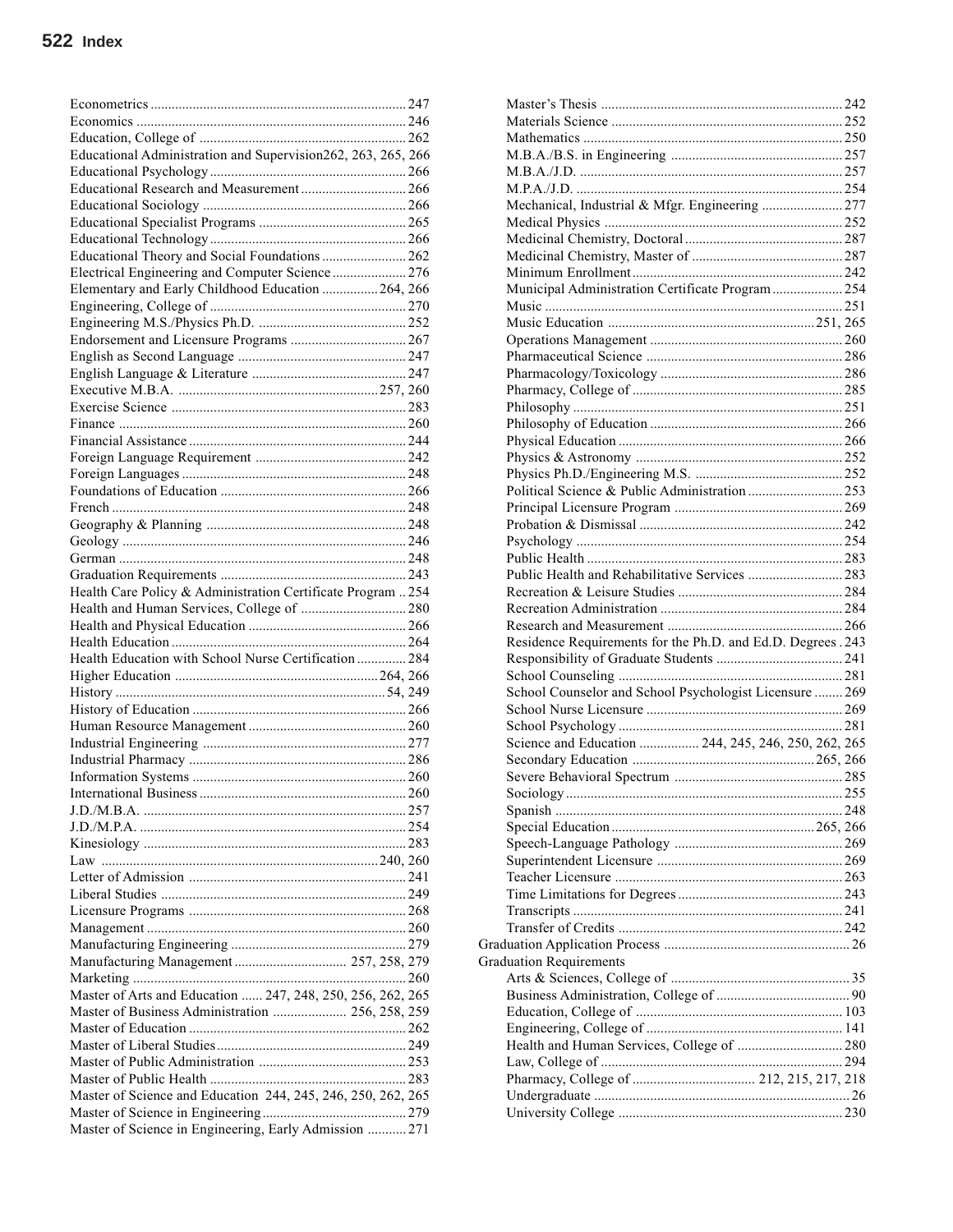| Grievance, Academic |  |
|---------------------|--|
|                     |  |
|                     |  |
|                     |  |
|                     |  |
|                     |  |
|                     |  |

### $\boldsymbol{H}$  $H<sub>6</sub>$

| Emergency Medical Health Services  182. 188         |  |
|-----------------------------------------------------|--|
|                                                     |  |
|                                                     |  |
|                                                     |  |
|                                                     |  |
|                                                     |  |
|                                                     |  |
|                                                     |  |
|                                                     |  |
|                                                     |  |
|                                                     |  |
|                                                     |  |
|                                                     |  |
|                                                     |  |
|                                                     |  |
|                                                     |  |
|                                                     |  |
|                                                     |  |
|                                                     |  |
|                                                     |  |
|                                                     |  |
|                                                     |  |
|                                                     |  |
|                                                     |  |
|                                                     |  |
|                                                     |  |
|                                                     |  |
| Public Health and Rehabilitative Services  194, 283 |  |
|                                                     |  |
|                                                     |  |
|                                                     |  |
|                                                     |  |
|                                                     |  |
|                                                     |  |

| Health and Human Services Certificate Programs 188 |  |
|----------------------------------------------------|--|
|                                                    |  |
|                                                    |  |
|                                                    |  |
|                                                    |  |
|                                                    |  |
|                                                    |  |
|                                                    |  |
|                                                    |  |
|                                                    |  |
|                                                    |  |
|                                                    |  |
|                                                    |  |
|                                                    |  |
|                                                    |  |
|                                                    |  |
|                                                    |  |
|                                                    |  |
|                                                    |  |
| Health and Human Services, College of  175         |  |
|                                                    |  |
|                                                    |  |
|                                                    |  |
|                                                    |  |
|                                                    |  |
|                                                    |  |
|                                                    |  |

## $\boldsymbol{I}$

| International Student Admissions                      |  |
|-------------------------------------------------------|--|
|                                                       |  |
|                                                       |  |
|                                                       |  |
| Intervention Specialist (Special Education)  107, 109 |  |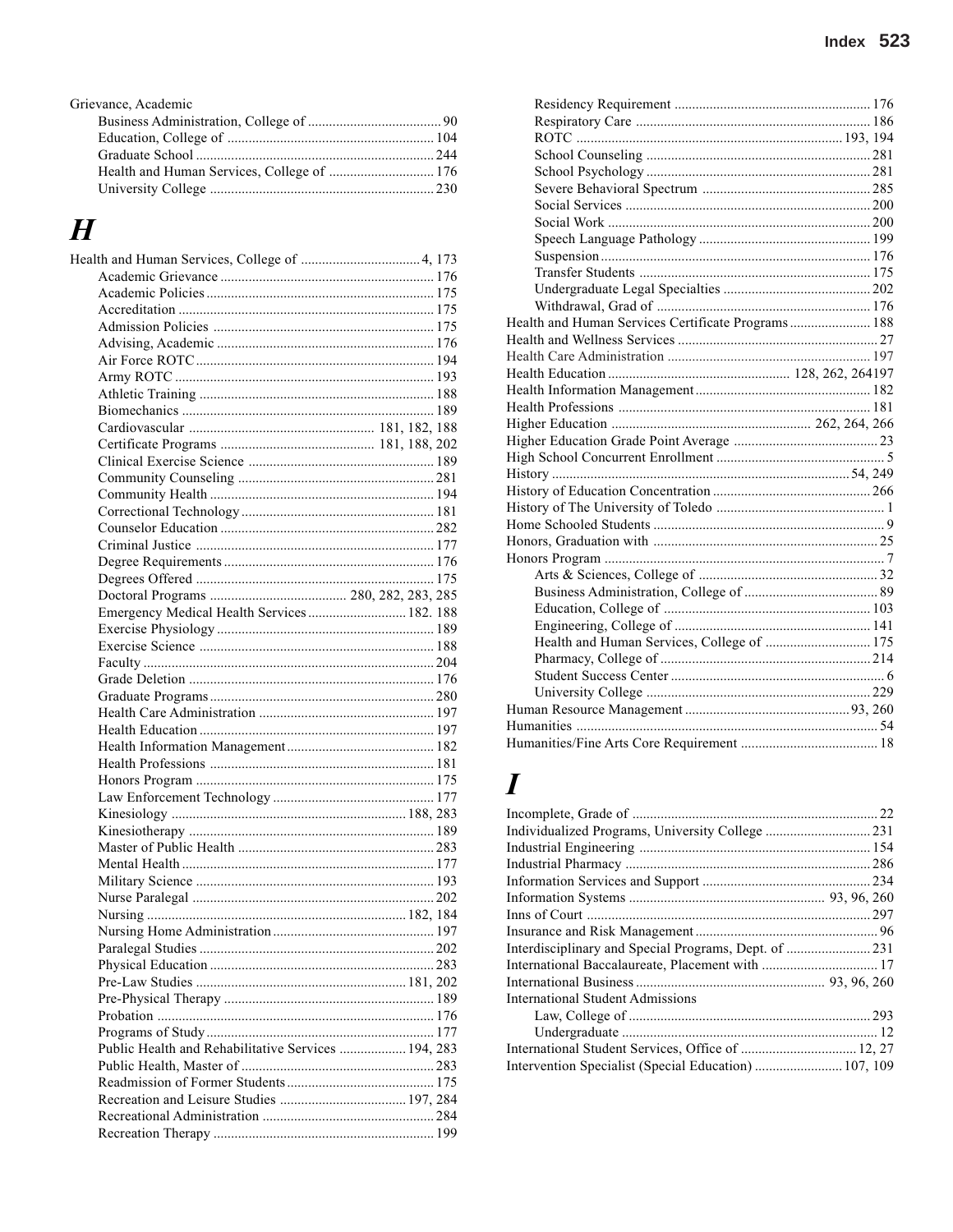# $\boldsymbol{J}$

# $\boldsymbol{K}$

# $\boldsymbol{L}$

| Application Procedures and Requirements  292    |
|-------------------------------------------------|
|                                                 |
|                                                 |
|                                                 |
|                                                 |
|                                                 |
|                                                 |
|                                                 |
|                                                 |
|                                                 |
|                                                 |
|                                                 |
|                                                 |
|                                                 |
|                                                 |
|                                                 |
|                                                 |
|                                                 |
|                                                 |
|                                                 |
|                                                 |
|                                                 |
|                                                 |
|                                                 |
|                                                 |
|                                                 |
|                                                 |
|                                                 |
| Law, Guaranteed Admission to College of         |
|                                                 |
|                                                 |
|                                                 |
|                                                 |
|                                                 |
| <b>Liberal Studies</b>                          |
| Adult Liberal Studies, University College  231  |
| Master of Liberal Studies, Graduate School  249 |
|                                                 |
|                                                 |
|                                                 |

| Licensure Programs                                         |  |
|------------------------------------------------------------|--|
|                                                            |  |
|                                                            |  |
|                                                            |  |
| Lower Division, College of Business Administration  88, 91 |  |

# $\overline{M}$

| Majors                                                   |
|----------------------------------------------------------|
|                                                          |
|                                                          |
|                                                          |
|                                                          |
|                                                          |
| Health and Human Services, College of  177               |
|                                                          |
|                                                          |
|                                                          |
| Management                                               |
|                                                          |
|                                                          |
|                                                          |
|                                                          |
|                                                          |
|                                                          |
|                                                          |
| Master of Arts & Education  247, 248, 250, 256, 262, 265 |
| Master of Business Administration  256, 258, 259         |
|                                                          |
|                                                          |
|                                                          |
|                                                          |
|                                                          |
|                                                          |
|                                                          |
|                                                          |
|                                                          |
|                                                          |
|                                                          |
|                                                          |
|                                                          |
|                                                          |
|                                                          |
|                                                          |
|                                                          |
|                                                          |
|                                                          |
|                                                          |
|                                                          |
|                                                          |
| Minors                                                   |
|                                                          |
|                                                          |
|                                                          |
|                                                          |
| Multi-Age Education                                      |
|                                                          |
|                                                          |
|                                                          |
|                                                          |
|                                                          |
|                                                          |
|                                                          |
|                                                          |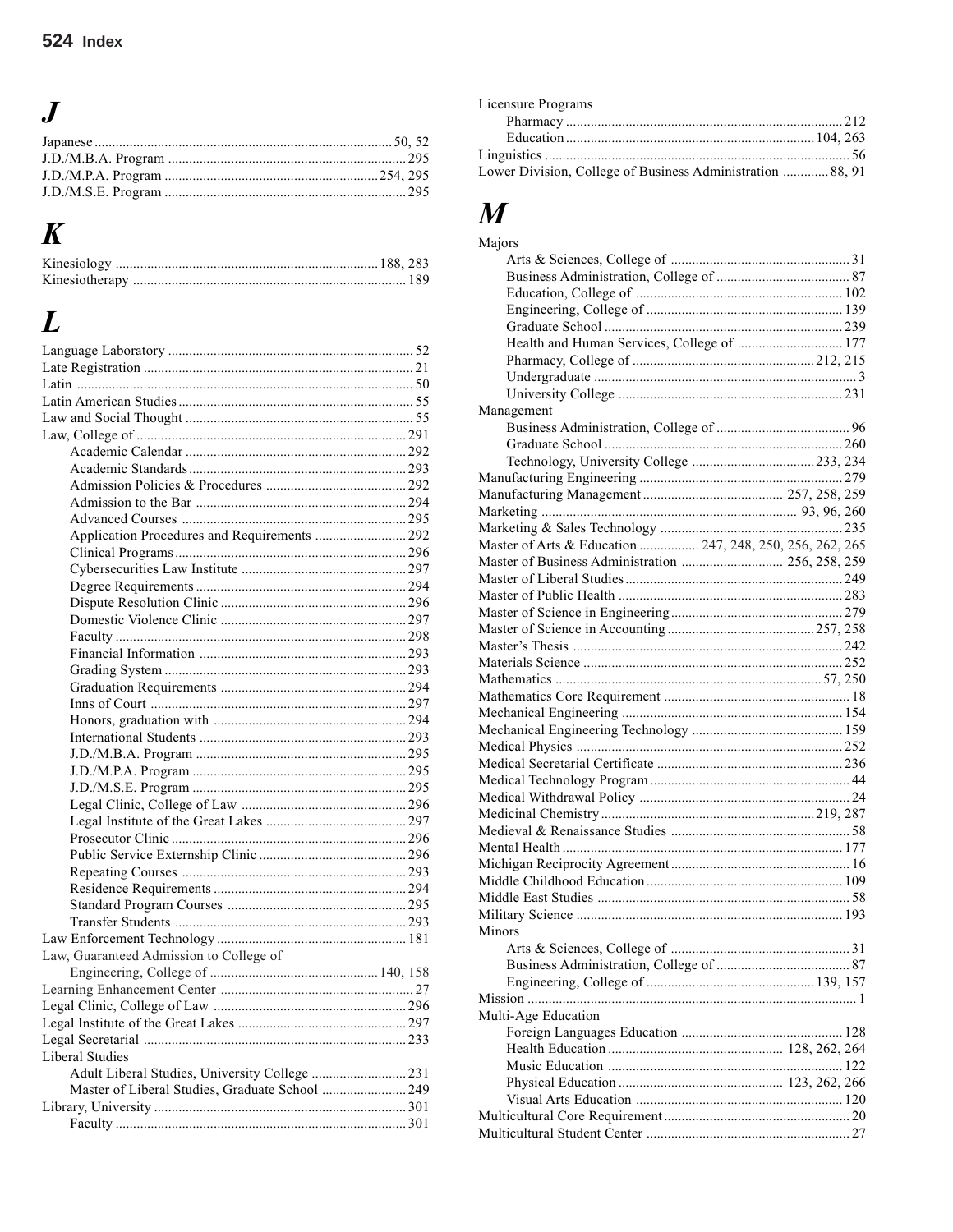| Music 58, 251 |  |
|---------------|--|
|               |  |

## $\boldsymbol{N}$

## $\boldsymbol{o}$

## $\boldsymbol{P}$

| Bachelor of Science in Pharmaceutical Sciences (Non- |  |
|------------------------------------------------------|--|
|                                                      |  |
|                                                      |  |
| College Level Examination Program (CLEP) 215         |  |
|                                                      |  |
| Core/Humanities & Social Sciences Requirement 216    |  |
|                                                      |  |
|                                                      |  |
|                                                      |  |
|                                                      |  |
|                                                      |  |
|                                                      |  |
|                                                      |  |
|                                                      |  |
|                                                      |  |
|                                                      |  |
|                                                      |  |
|                                                      |  |
| Licensure Program - Doctor of Pharmacy  212          |  |
|                                                      |  |

| Pre-Law Studies                                    |  |
|----------------------------------------------------|--|
|                                                    |  |
|                                                    |  |
|                                                    |  |
|                                                    |  |
|                                                    |  |
|                                                    |  |
|                                                    |  |
|                                                    |  |
| Preprofessional Division, College of Pharmacy  216 |  |
|                                                    |  |
|                                                    |  |
| Probation                                          |  |
|                                                    |  |
|                                                    |  |
|                                                    |  |
|                                                    |  |
|                                                    |  |
|                                                    |  |
| Health and Human Services, College of  176         |  |
|                                                    |  |
|                                                    |  |
|                                                    |  |
|                                                    |  |
| Professional Registration (Engineering)  142, 158  |  |
|                                                    |  |
|                                                    |  |
| Programs of Study                                  |  |
|                                                    |  |
| Business Administration, College of  4, 87, 91     |  |
|                                                    |  |
|                                                    |  |
|                                                    |  |
|                                                    |  |
| Health and Human Services, College of  4, 177      |  |
|                                                    |  |
|                                                    |  |
|                                                    |  |
|                                                    |  |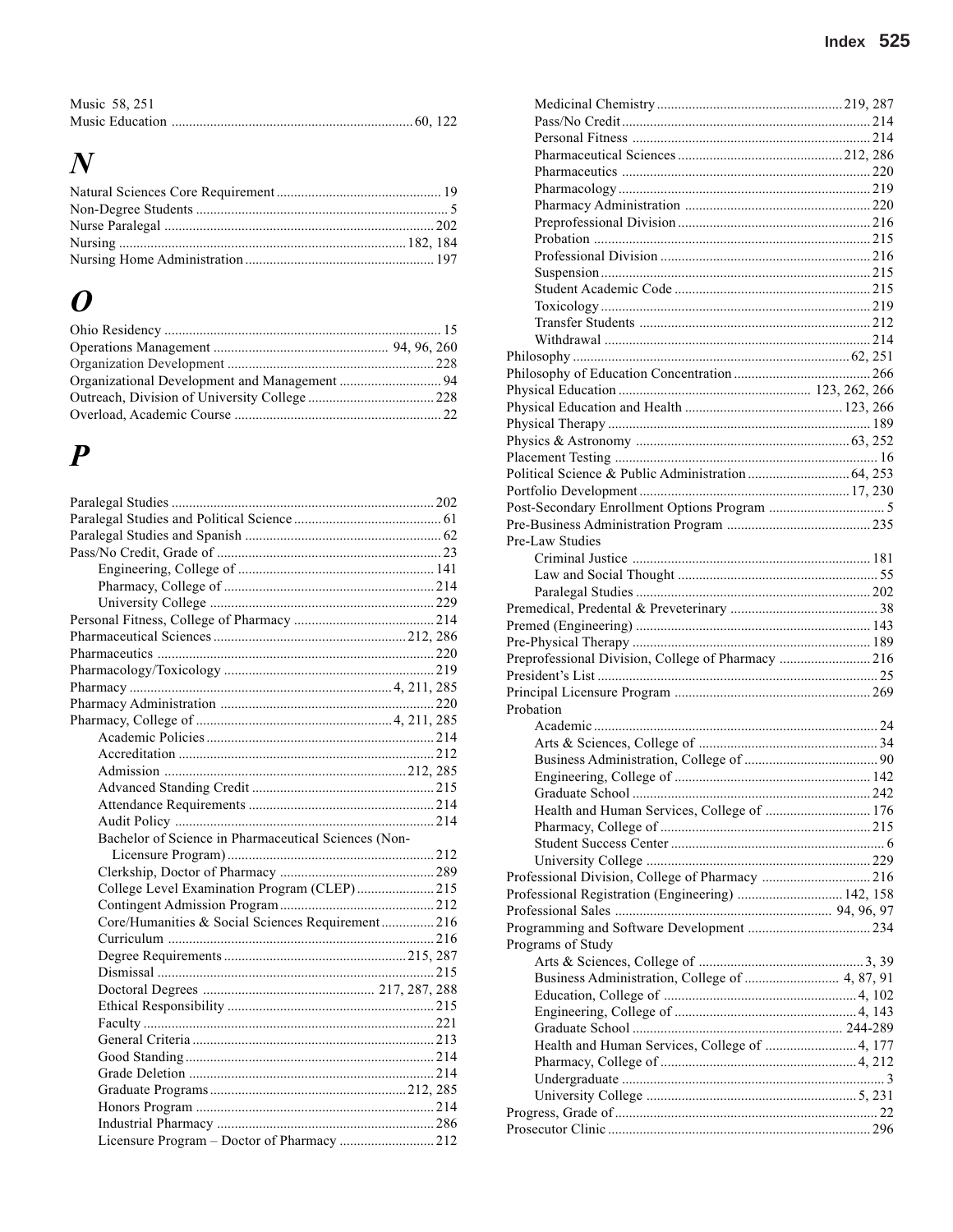# *Q*

|--|--|

## *R*

| Readmission                                |  |
|--------------------------------------------|--|
|                                            |  |
|                                            |  |
|                                            |  |
|                                            |  |
| Health and Human Services, College of  175 |  |
|                                            |  |
|                                            |  |
|                                            |  |
|                                            |  |
|                                            |  |
|                                            |  |
|                                            |  |
|                                            |  |
|                                            |  |
|                                            |  |
|                                            |  |
|                                            |  |
|                                            |  |
|                                            |  |
|                                            |  |
|                                            |  |
|                                            |  |
| Health and Human Services, College of  176 |  |
|                                            |  |
|                                            |  |
|                                            |  |
|                                            |  |

# *S*

| School Counselor and School Psychologist Licensure  269, 281 |  |
|--------------------------------------------------------------|--|
|                                                              |  |
|                                                              |  |
|                                                              |  |
|                                                              |  |
|                                                              |  |
|                                                              |  |
|                                                              |  |
| Sexual Assault Education and Prevention Program  28          |  |
|                                                              |  |
|                                                              |  |
|                                                              |  |
|                                                              |  |
|                                                              |  |
|                                                              |  |
|                                                              |  |
|                                                              |  |
|                                                              |  |
|                                                              |  |
|                                                              |  |

| Student Access and Success, Division of University College  228 |  |
|-----------------------------------------------------------------|--|
|                                                                 |  |
|                                                                 |  |
|                                                                 |  |
|                                                                 |  |
|                                                                 |  |
|                                                                 |  |
|                                                                 |  |
|                                                                 |  |
|                                                                 |  |
|                                                                 |  |
|                                                                 |  |
|                                                                 |  |
|                                                                 |  |
|                                                                 |  |
|                                                                 |  |
|                                                                 |  |
|                                                                 |  |
|                                                                 |  |
|                                                                 |  |
|                                                                 |  |
|                                                                 |  |
|                                                                 |  |
|                                                                 |  |
|                                                                 |  |
|                                                                 |  |
| Sexual Assault Education and Prevention Program  28             |  |
|                                                                 |  |
|                                                                 |  |
|                                                                 |  |
|                                                                 |  |
|                                                                 |  |
|                                                                 |  |
|                                                                 |  |
|                                                                 |  |
| Suspension                                                      |  |
|                                                                 |  |
|                                                                 |  |
|                                                                 |  |
|                                                                 |  |
|                                                                 |  |
| Health and Human Services, College of  176                      |  |
|                                                                 |  |
|                                                                 |  |
|                                                                 |  |
|                                                                 |  |

## *T*